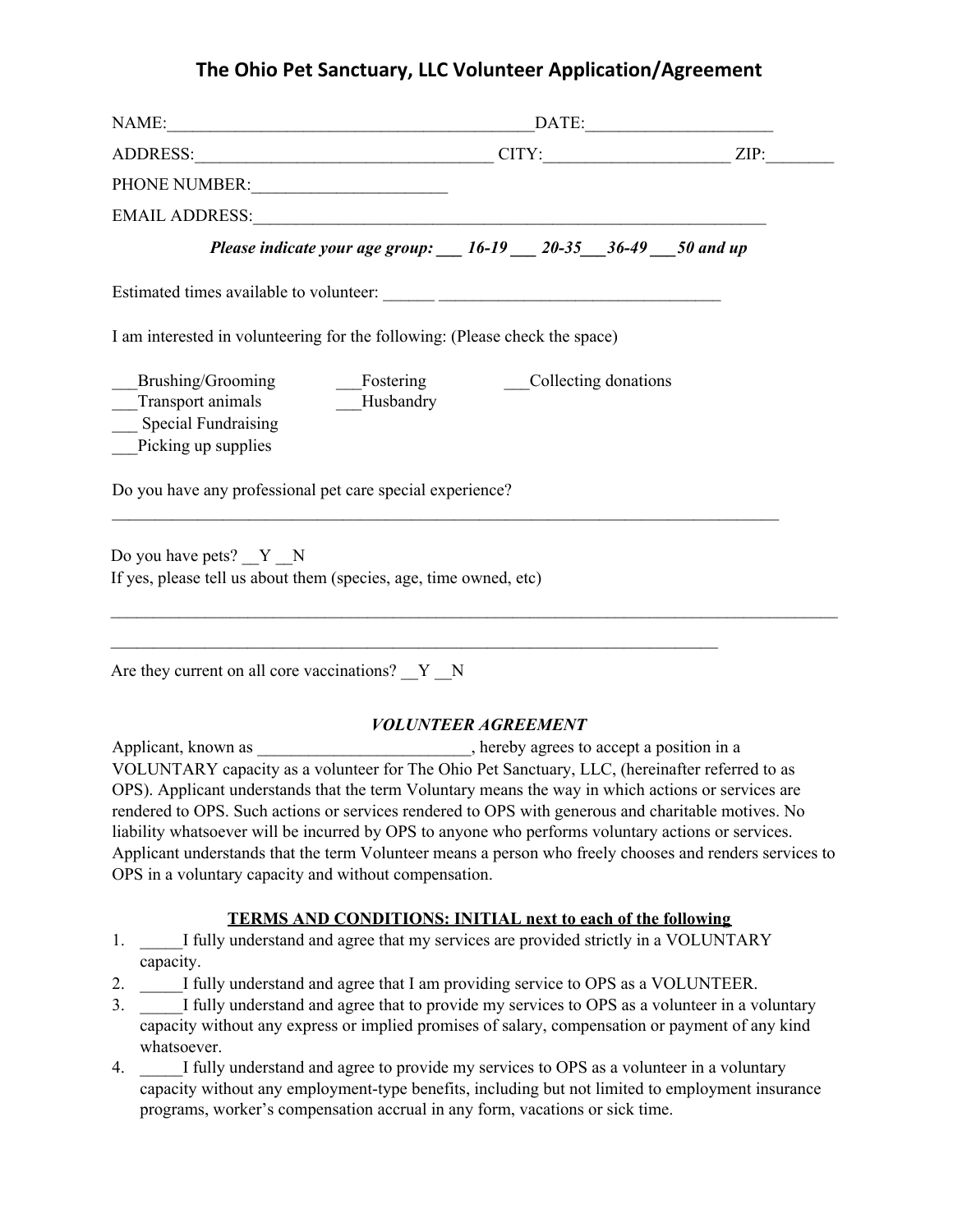- 5. \_\_\_\_\_I fully understand that OPS handles large numbers of animals on a daily basis. The temperament of these animals is unknown to OPS. I agree to hold OPS harmless for any injury(s) which I might sustain from handling animals during the course of my volunteer duties for OPS.
- 6. \_\_\_\_\_I fully understand and agree to assume all risks involved in any and all duties that I perform for OPS in my volunteer capacity. Such duties might include but are not limited to animal handling, custodial work, regular staff assistance, secretarial assistance, and other foreseeable volunteer duties.
- 7. \_\_\_\_\_I agree to familiarize myself with OPS's policies and procedures. I will fully comply with both the letter and the spirit of these policies and procedures.
- 8. I fully understand that OPS expects high standards of moral and ethical treatment of the animals under its care. I agree to adhere strictly to these standards in my voluntary capacity with OPS.
- 9. \_\_\_\_\_I fully understand and agree that either for failure to comply with any and all of these obligations outlined in this Volunteer Agreement or for any reason whatsoever, while performing my volunteer services to OPS in a voluntary capacity, OPS, at its sole discretion, may immediately terminate my services.

## **RELEASE: Initial each of the following**

- 1. I agree to release, discharge, indemnify and hold OPS harmless for any and all damage to my personal property while performing my volunteer services to OPS in a voluntary capacity.
- 2. \_\_\_\_\_I recognize that in handling animals at OPS while performing my volunteer services there exists a risk of injury including personal physical harm. On behalf of myself, my heirs, personal representatives and executors, I hereby release, discharge, indemnify and hold harmless OPS, its agents, servants, and employees from any and all claims, causes of action or demands, of any nature or cause connected with my Volunteer agreement. This might include costs and attorney's fees and court costs incurred by OPS in connection with my damages or injuries and personal property damage.
- 3. \_\_\_\_\_I understand that public relations is an important part of Volunteering for OPS. I, therefore, agree on behalf of myself, my heirs, personal representatives and executors to allow OPS to use any photographs taken of me for use in public relations efforts. OPS will us reasonable efforts to notify me but such notification is not a condition of the photographs release for public relations purposes.

| I ACKNOWLEDGE THAT I HAVE READ AND FULLY UNDERSTAND THE TERMS AND      |  |
|------------------------------------------------------------------------|--|
| CONDITIONS OF THE FOREGOING VOLUNTEER AGREEMENT AND THAT I WILL COMPLY |  |
| WITH THE SAME.                                                         |  |

| Signature of Applicant |      |  |
|------------------------|------|--|
| Printed Name:          | Date |  |

## **PARENT OR LEGAL GUARDIAN**

As a parent or legal guardian of the above named Volunteer, I hereby give my consent to allow my (child, ward) to volunteer services for OPS as described within this Volunteer Agreement.

I have read this Volunteer Agreement and fully understand its terms and conditions. On behalf of myself and my (child, ward), I agree to all terms and conditions as set out in this Volunteer Agreement paying special attention to the Release section herein.

Signature of Parent/Guardian\_\_\_\_\_\_\_\_\_\_\_\_\_\_\_\_\_\_\_\_\_\_\_\_\_\_\_\_\_\_\_\_\_\_\_\_\_\_\_\_\_\_\_\_\_\_\_\_

Printed Name: \_\_\_\_\_\_\_\_\_\_\_\_\_\_\_\_\_\_\_\_\_\_\_\_\_\_\_\_\_\_\_\_\_\_\_\_\_\_\_\_\_\_\_\_\_\_\_\_Date \_\_\_\_\_\_\_\_\_\_\_